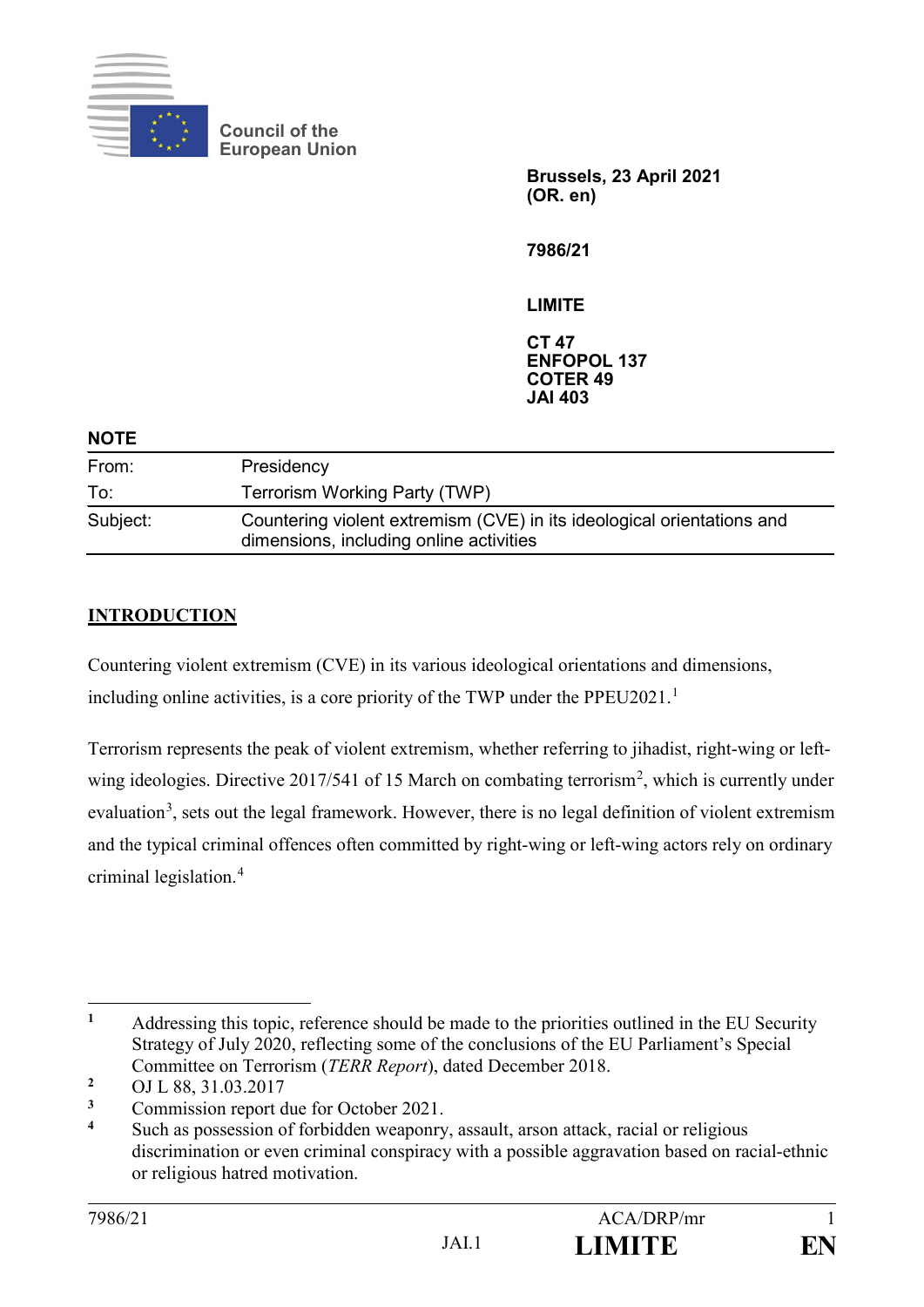Taking into consideration the latest assessments provided to the TWP, the growing polarization in society, whether based on ideological extremisms or not, seems to be a trend worldwide that may fuel violent extremism. It is also assessed that mainly, but not exclusively, due to the economic consequences of the COVID-19 pandemic, a new breeding ground for radicalisation has the potential to emerge.

#### **BACKGROUND**

Reality in the EU looks quite asymmetric, in terms of the incidence of violent extremism and terrorism in its various ideological orientation.

Since January 2015, jihadist terrorist attacks multiplied across the EU. Various attacks perpetrated by VRWE also occurred, but these caused fewer casualties and were mostly the work of lone actors.<sup>5</sup>

For a number of years, the EU has been exposed to intense migration pressure, due to ongoing conflicts in various parts of the world. This issue has been feeding, in particular, the VRWE narrative, which in turn has fuelled tensions. The flow of migrants and refugees has been cited by VRWE as evidence of The Great Replacement theory, thus inspiring violent actions in Europe and elsewhere. The same narrative inspired the terrorist attack carried out in Christchurch, New Zealand, on 15 March 2019. VRWE has also tried to fuel social tensions by claiming that the integration of migrants and refugees in Europe is depriving 'native' citizens of social benefits. Finally, jihadist terrorist attacks and other crimes committed by migrants or refugees in Europe have been used by VRWE to further their narrative. All of this has allowed VRWE ideologies to flourish, attracting new militants in the Western world. The most recent series of jihadist terrorist attacks on European soil, between September and November 2020, have the potential to enlarge and feed this polarising effect, by increasing the right-wing terrorism threat and VRWE.

<sup>-</sup><sup>5</sup> In this regard, the major risk emerges from the combination of ideological radicalization with possible mental health disturbances; in a broader sense this includes antisocial personality disorders, psychosocial de-adjustments, etc. That is particularly the case as regards lone actors rather than groups or organizations.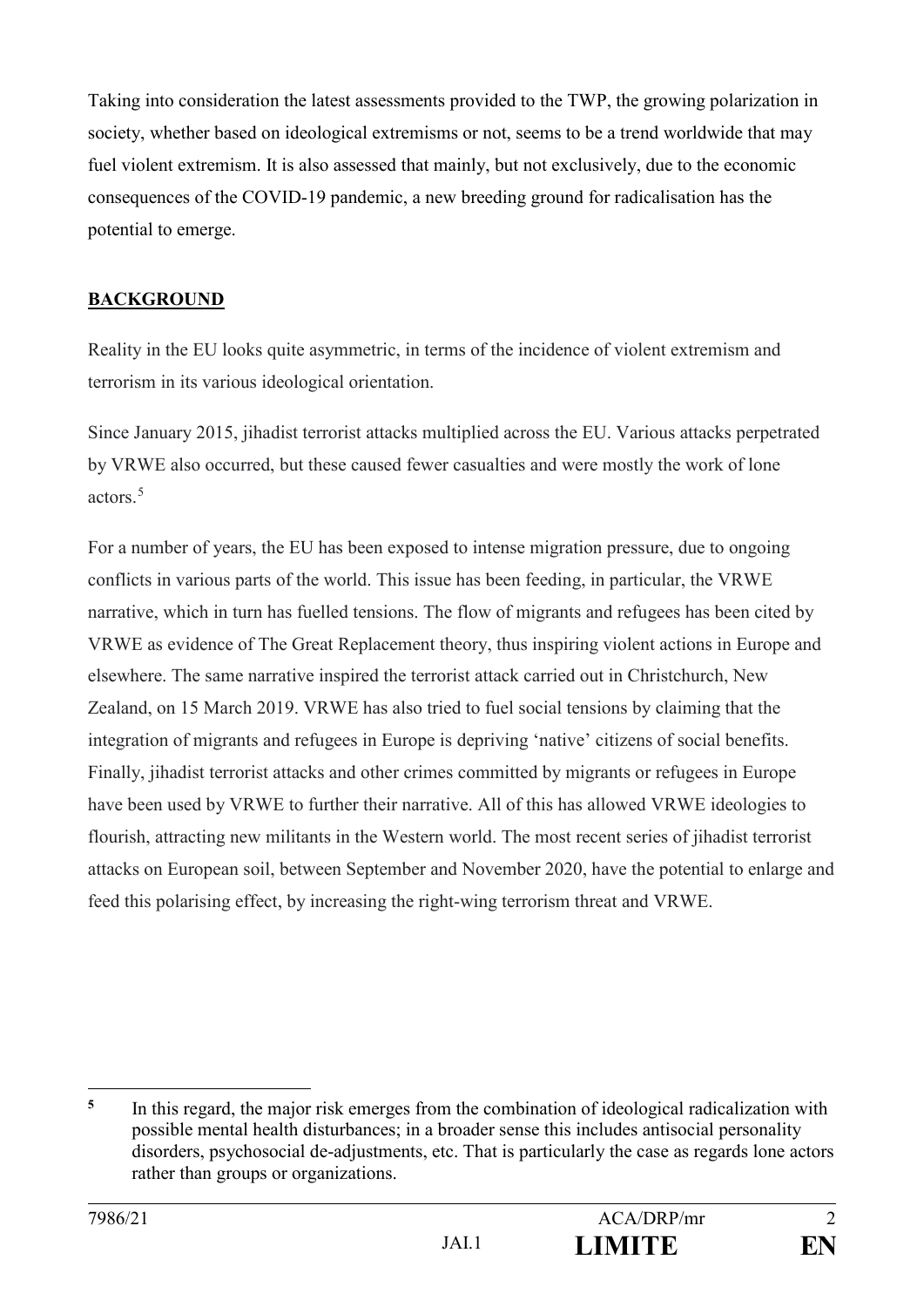Left-wing and anarchist violent extremists traditionally claim to fight 'state repression', 'militarism', 'colonialism' and 'fascism'. In recent years, they have begun to focus more on animal rights and environmental causes, including certain infrastructural projects, and on government policies that curtail irregular migration.

Other topics, such as LGBTQ rights/gender policies and racism in Western societies, have also been polarising and increasing tensions between RWE and LWE.

Besides the increased activities of both VRWE and VLWE reported during the second half of 2020 there were two terrorist attacks inspired by those extremist ideologies (one committed by a VRWE lone actor, the other by an anarchist cell). However, today's VRWE-oriented groups are more active, and show major potential for violence and involvement in instrumental criminal activities, for funding purposes.

Mainly as a consequence of the ongoing COVID-19 pandemic, today's ideological extremism in the EU is no longer restricted to the "classic" VRWE, VLWE or jihadist extremism. Some recent antisystem COVID-19 denier movements have obvious potential for violence; inspired by conspiracy theories<sup>6</sup>, they challenge governments and restrictive measures put in place, by inciting civil disobedience and unrest. Although extremely difficult to label, they need to be addressed since they pose security challenges to EU Member States.

#### **THE ONLINE DIMENSION ON VIOLENT EXTREMISM**

Besides its negative economic consequences, the COVID-19 pandemic has also caused severe social constraints, notably lockdowns with huge restrictions on fundamental rights. As mobility in general became limited under the restrictions introduced, people started to spend more time on the internet and were therefore exposed to more extremist content online, in particular that found on social media. Extremists benefited from additional opportunities to develop and promote disinformation activities, especially by disseminating fake news, thus spreading uneasiness and fear, and distrust in democratic institutions.

<sup>&</sup>lt;u>.</u> **6** 7838/1/20 REV 1, issued by the EU Counter-Terrorism Coordinator on 14 May 2020.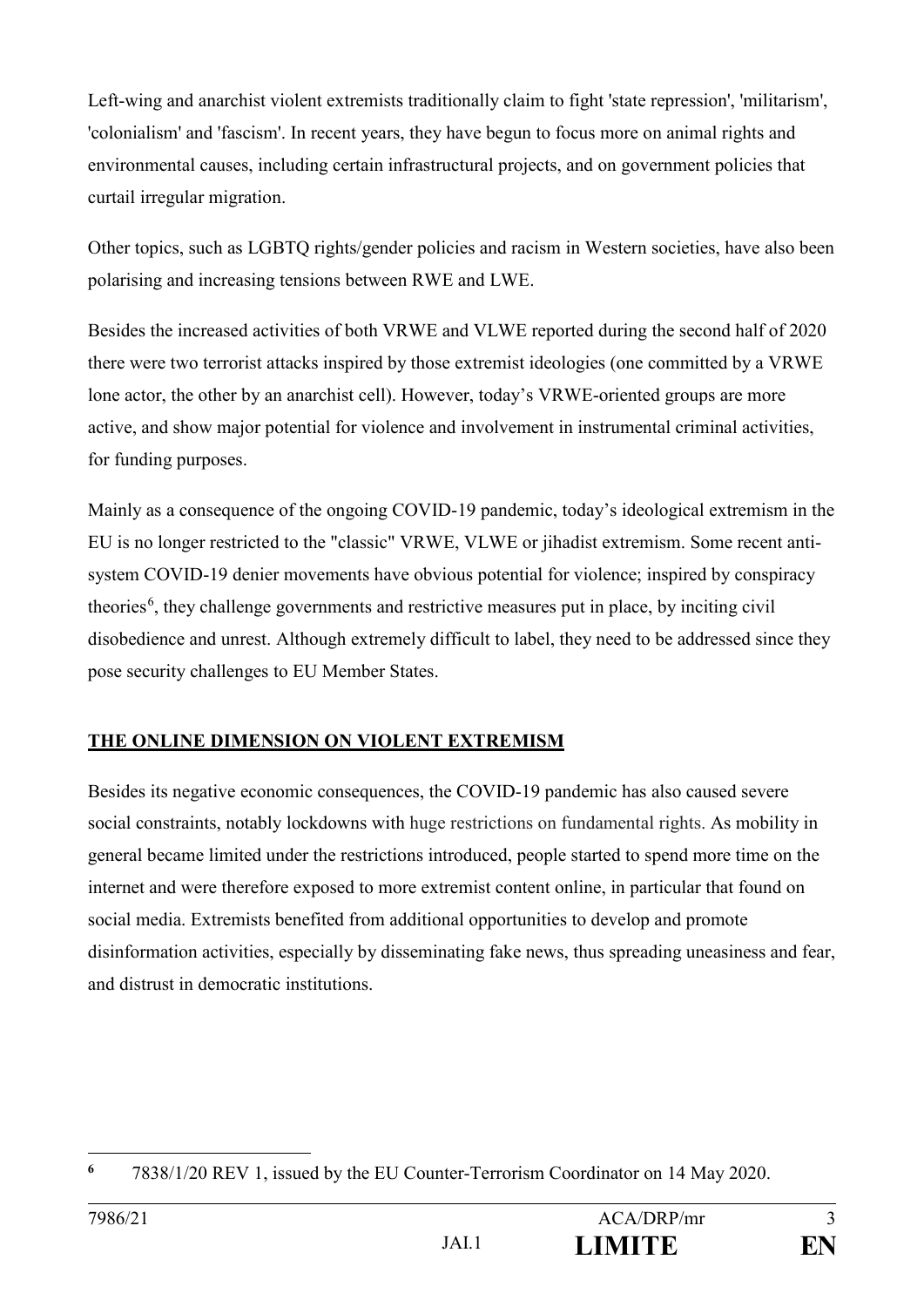In general, and irrespective of the ideological source of inspiration, extremists are seeking to expand their membership by attracting new recruits and supporters through social media communications. In parallel, they may aspire to raise insecurity in communities, government authorities and other services, especially those responsible for preventing and countering violent extremism (PCVE).

Based on data collected via the questionnaire sent out on 7 December 2020<sup>7</sup>, it was possible to conclude that while the terrorist threat remains high, even if it did not increase significantly with the pandemic, some extremist activities shifted from the 'physical' dimension to the online setting.

As previously stated, it is expected that in the medium to long term, the economic harm caused by the pandemic will/is likely to have a negative impact on the extremist threat, as a driver or a pushfactor for radicalisation.

Without doubt, the importance of the online aspect increased in the early stages of the pandemic, not only following the shift of extremist threats from the physical dimension to the virtual one, but also because CT and CVE authorities needed to move further to a more online-based approach in their daily work.

Bearing in mind this new reality, it is critical to understand the depth of today's online threats and the extent to which extremists are using the internet. Therefore, an adequate balance between the improvement of operational capacity and the necessary security requirements on PCVE online activities should be met.

In that regard, Member States authorities and online service providers must be committed to ensure the swift detection and removal of violent extremist contents online. Additional efforts will also be made within the scope of the EU Internet Forum, including efforts aimed at contributing to the removal of violent extremist material online. Europol's EU Internet Referral Unit (IRU) will continue to support Member States in preventing the dissemination of terrorist content, including by flagging violent RWE content, as provided for in the implementation plan on combating violent RWE and terrorism.<sup>8</sup>

-

<sup>&</sup>lt;sup>7</sup> In addition to the presentations given by INTCEN, Europol, the EU's CTC, the Spanish and the Portuguese delegations during the first TWP meeting held under the PPUE2021 on 6 January 2021.

**<sup>8</sup>** 14132/19.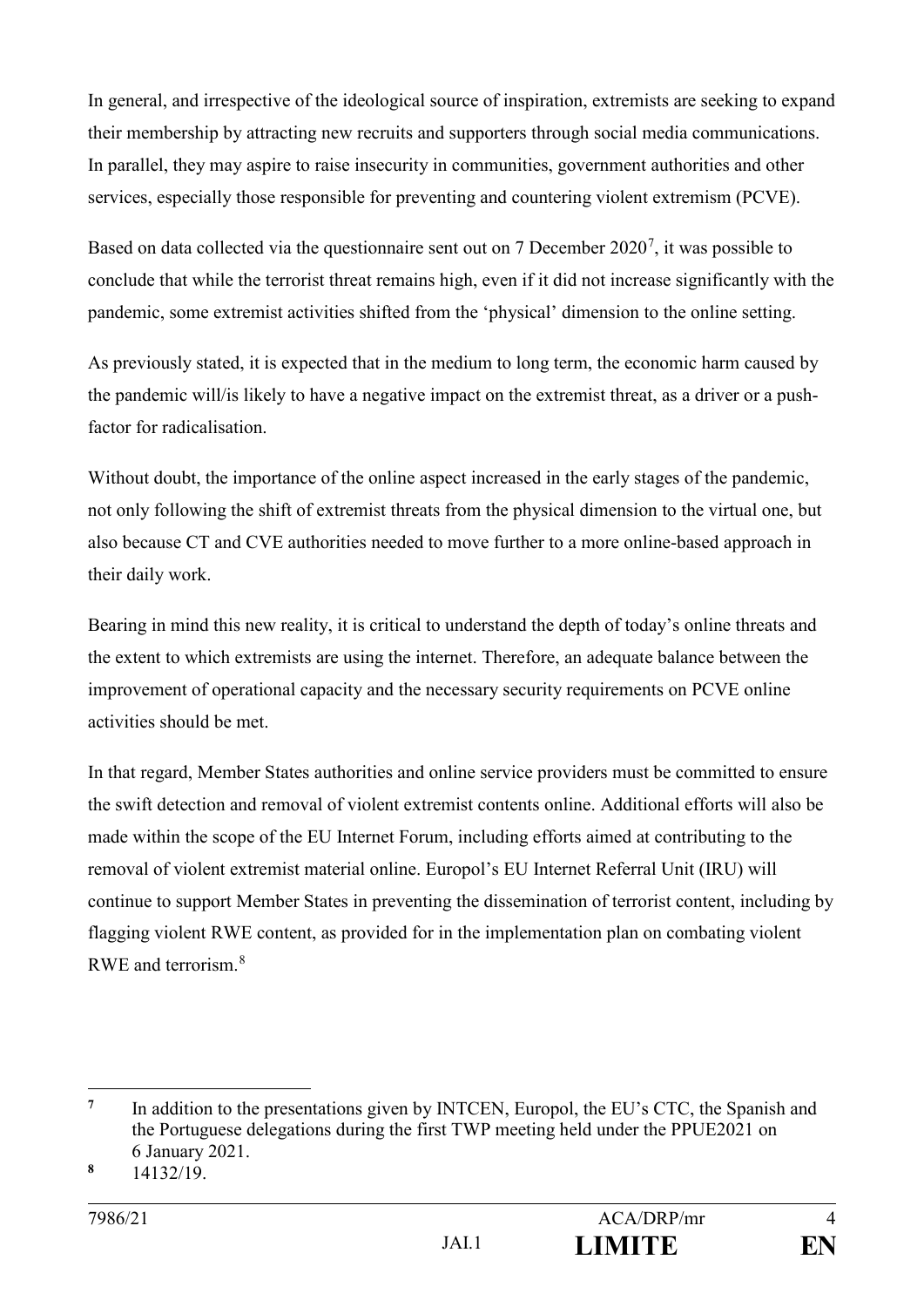The influence of algorithms and their role in fostering radicalisation and violent extremism is another key point that deserves attention<sup>9</sup>.

### **RELEVANT ACTIVITIES TO ADDRESS COUNTERING VIOLENT EXTREMISM**

From the mid-1990s to 2003, the TWP worked systematically on a project aimed at collecting information on offences committed with a racist, xenophobic or anti-Semitic motivation in EU Member States<sup>10</sup>. In 2009, the Czech Presidency included RWE and its possible links to terrorism in the TWP programme, to address ideological polarization and radicalisation. Discussions on the theme were resumed a decade later under the Finnish Presidency in the second half of 2019. Finally, the outgoing German Presidency in 2020, chose VRWE as a thematic priority.

In order to ensure continuity in addressing RWE, given that it is a major concern for the security of EU Member States<sup>11</sup>, the PPUE2021 of the TWP decided to keep CVE on its programme.

Over the past decade, a number of EU-funded or EU-sponsored projects focusing on PCVE have been launched. Some aimed at raising awareness in civil society and within a number of specific groups or professional communities in particular. Others more focused on countering extremist narratives using strategic communication. The majority based on initiatives of the European Commission, such as the Radicalisation Awareness Network (RAN), the ongoing Network of Prevent Policy Makers, its predecessor High Level Expert Group on Radicalisation (2017-2018) and the Syrian Strategic Communications Advisory Team-European Strategic Communications Network (SSCAT-ESCN-2014-2019).<sup>12</sup>

<sup>&</sup>lt;u>.</u> <sup>9</sup> 12735/20 The role of algorithmic amplification in promoting violent and extremist content and its dissemination on platforms and social media.

**<sup>10</sup>** An annual exercise, addressing RWE, known by acronym RAXEN, and led by the presidencies of the TWP with the support and contributions of EU Member State delegations.

**<sup>11</sup>** 12590/20 dated 6 November 2020, whereas the threat has increased alongside the ongoing COVID-19 pandemic.

**<sup>12</sup>** Other projects, such as COPPRA and DANTE, were the result of Member States initiatives, and/or Multinational consortia, benefiting from EU funding and support. COPPRA stands for 'Community Policing and the Prevention of Radicalisation' (2010-2014), a Belgian initiative counting on the involvement and support of a large number of EU Member States. DANTE is the acronym for 'Detecting and analysing terrorist related online contents and financing activities' (2016-2019) and has been developed by an international consortium comprising Italy, Portugal, Spain and the United Kingdom.